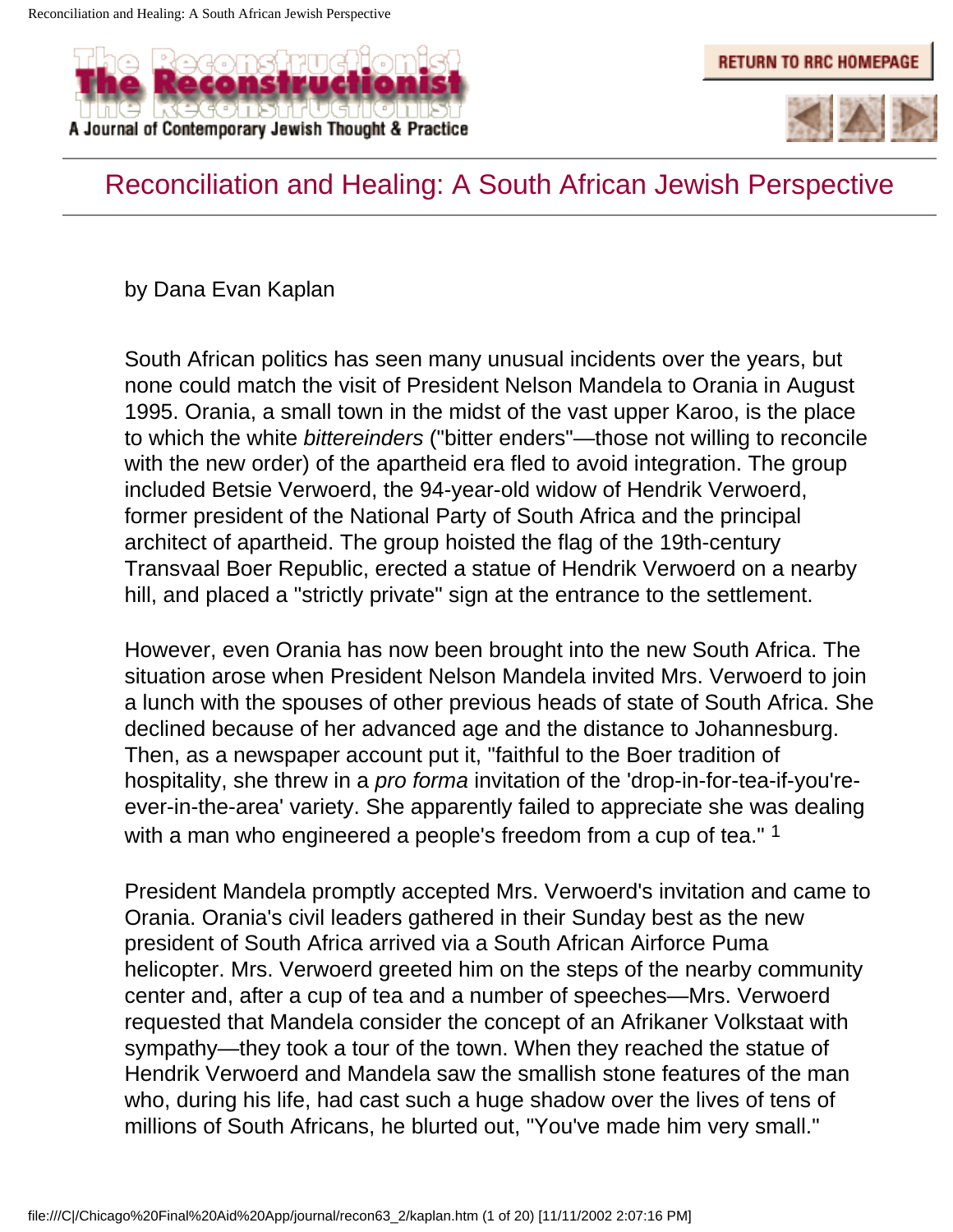### **Let the Reconciliation Begin**

Whether intentional or not, the sentiment expressed in this lighthearted comment gives some indication as to what is needed before South Africa can move forward with confidence, tackle the sensitive issues of the past, and embark on the process of healing. Apart from the ability to be able to look back with forgiveness and compassion, healing takes many forms. In South Africa an entire nation is now trying to heal the wounds of more than 40 years of oppression and discrimination.

In a fervent appeal for a focus on healing, Mamphela Ramphele, Vice Chancellor of the University of Cape Town, spoke of the tremendous difficulty of managing the process of transition from authoritarian rule to democracy, saying, "South Africa needs healing as a matter of urgency." 2 However, in order to heal, she said, one must learn about what has happened. This was what was learned in the former East Germany—that one must open all the files and bring all the dirt out into the open before the nation can move on. "Only psychiatrically ill persons disassociate themselves from the past," she said, and they "end up with severe mental problems. We cannot afford a national psychotic state as a basis for a future South Africa. We have to come to terms with our past, warts and all—and forgive but not forget." 3

The process of healing emotional wounds was recognized in the Torah. In parashat *Vayigash* (Gen. 44:18-47:27) Joseph orders that his goblet be placed in the knapsack of his youngest brother, Benjamin. After the brothers begin their trek back to their father in the land of Israel, Joseph sends Egyptian officials after them, searches them, and has them arrested. The brothers plead with Joseph to spare Benjamin, and Judah begs Joseph to enslave him rather than Benjamin. They stress to Joseph, whom they have not identified as their brother, that if they return without Benjamin, their father will die of grief. Joseph is touched by this outpouring of emotion, and he tells his attendants to leave him alone with his brothers. As soon as the attendants leave, he reveals his identity to them: "I am Joseph" (Gen. 45:3).

It is crucial to recall that these are the same brothers who had stripped Joseph of his "amazing technicolor dreamcoat" and had thrown him into a pit to be eaten by a wild animal or die of thirst. Then they sold him into slavery, fully cognizant of the fact that the fate of a slave in Egyptian society was usually a tragic one (Gen. 37:1-40:23).

When Joseph reveals his identity to his brothers, the brothers are stunned and terror-stricken. This was the brother they had left to die and then sold into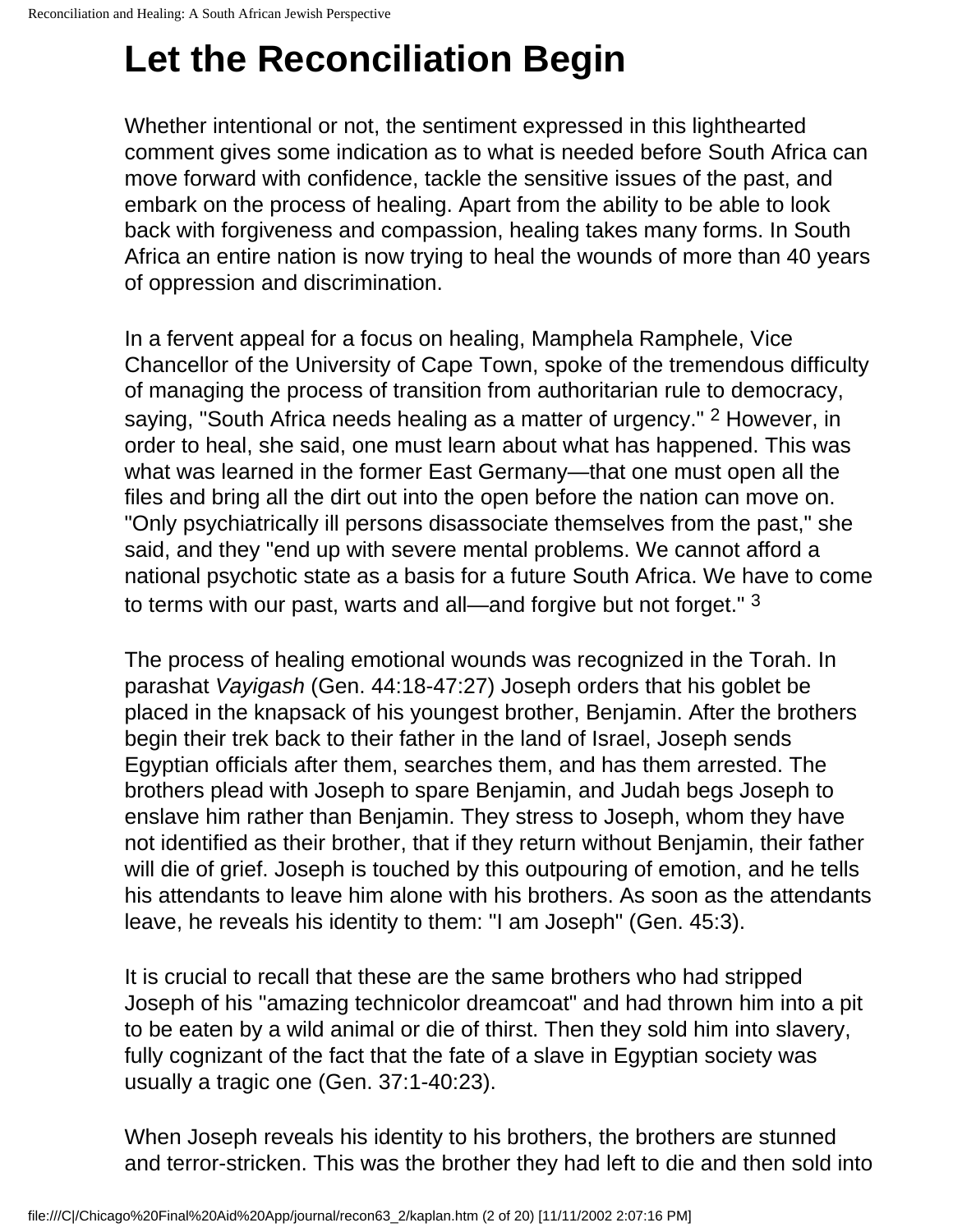slavery. Surely he will want revenge. Joseph, however, is completely conciliatory. He tells them, "I am your brother Joseph, he whom you sold into Egypt. Now, do not be distressed or reproach yourselves because you sold me hither; it was to save life that God sent me ahead of you" (Gen. 45:5).

This amazingly reconciliatory attitude has puzzled readers over the centuries. How could Joseph behave so civilly—in fact, warmly—to the same brothers who had acted callously and cruelly toward him?

This is a remarkable parallel to the response of Nelson Mandela to Betsie Verwoerd. Mrs. Verwoerd, of course, did not play any active role in Mandela's imprisonment, but she certainly symbolizes the white opposition of blacks that was institutionalized for so long in South Africa. Just as their meeting was a gesture of understanding between these two individuals, many South Africans believe that everyone in the nation must make similar gestures.

Mandela has consistently provided a model for this; he stresses the need for healing and reconciliation throughout his written works and speeches. In a memorable passage in his autobiography, Mandela writes that he was not born with a hunger to be free. He was born free—free in every way that he could know. Free to run in the fields near his mother's hut, free to swim in the clear steam that ran through his village, free to roast mealies under the stars and ride on the broad backs of slow-moving bulls. 4

Mandela writes that it was only when he began to learn that his boyhood freedom was an illusion that he began to hunger for that freedom. At first he wanted freedom only for himself, and then for his family. But then he began to hunger for the freedom of his tribe, the Xhosa people. Then, in prison:

It was during those long and lonely years that my hunger for the freedom of my own people became a hunger for the freedom of all people, white and black. I knew as well as I knew anything that the oppressor must be liberated just as surely as the oppressed. A man who takes away another man's freedom is a prisoner of hatred, he is locked behind the bars of prejudice and narrow-mindedness. I am not truly free if I am taking away someone else's freedom. Just as surely as I am not free when my freedom is taken from me. The oppressed and the oppressor alike are robbed of their community. <sup>5</sup>

In a remarkable statement of acceptance and tolerance, Mandela writes that when he left prison, he wanted to free both the persecutor and the persecuted: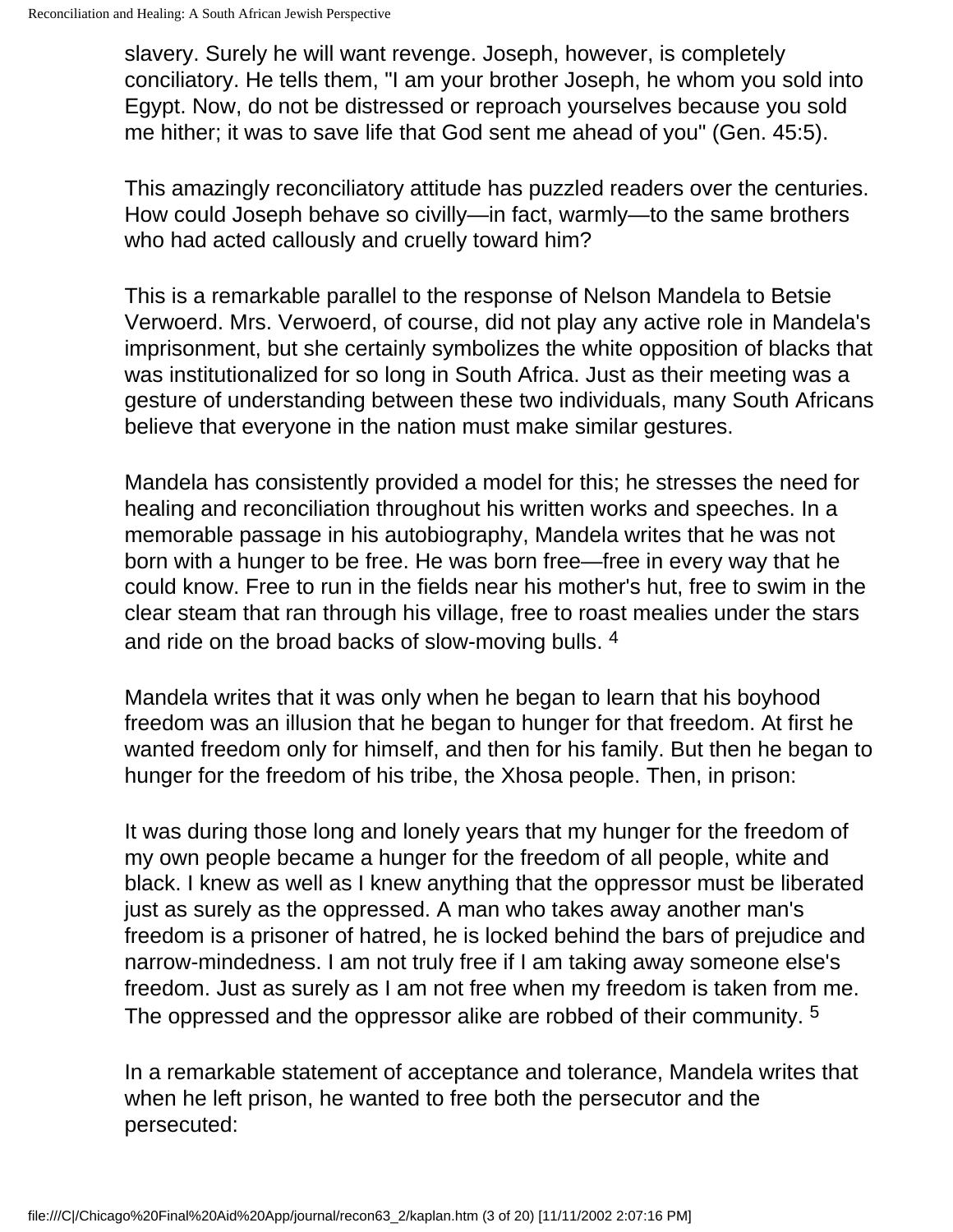When I walked out of prison, that was my mission, to liberate the oppressed and the oppressor both. Some say that has now been achieved. But I know that that is not the case. The truth is that we are not yet free; we have merely achieved the freedom to be free, the right not to be oppressed. We have not taken the final step of our journey, but the first step on a longer and even more difficult road. For to be free is not merely to cast off one's chains, but to live in a way that respects and enhances the freedom of others. The true test of our devotion to freedom is just beginning. 6

# **The Truth and Reconciliation Commission**

To initiate the formal healing and reconciliation process, President Mandela established the Truth and Reconciliation Commission (TRC), which was created in 1995 and is expected to continue its work through 1999. The goal of the TRC is to:

. . . provide for the investigation of the nature, causes and extent of gross violations of human rights which occurred during the conflicts of the past. It will also attempt to restore the civil and human dignity of victims and will grant amnesty to those who have committed certain political crimes. In this way the Commission will seek to promote national unity and reconciliation. 7

Much of the South African public accepts the need for catharsis and trusts the leadership of the TRC's chairman, Anglican Archbishop Desmond Tutu. For many years, during and after apartheid, Tutu has been the focus of hope for racial justice in South Africa. Since his ordination in 1961, he has been a leading voice of reason, compassion, and faith during the dark years of apartheid oppression. As a president of All Africa Conference of Churches and in many other roles, Tutu has been a defender of human rights not only in South Africa but throughout the continent.

In 1995 the Archbishop addressed my congregation, Temple Israel in Green Point, Cape Town. Speaking eloquently and with great humor, it was clear that he had prepared his remarks specifically for a Jewish congregation. In particular, he quoted from the prophets, citing the obligation of all to seek out justice and fight against injustice. Tutu remarked that if he and his fellow Christians took this message seriously and applied it to the struggle against apartheid, then the real "fault" lies with Jews—for having given such morally inspiring sentiments to the world. The moral assault on the evils of apartheid had been fought and won. The almost miraculous transformation had been attempted and had been successful beyond anyone's greatest hopes.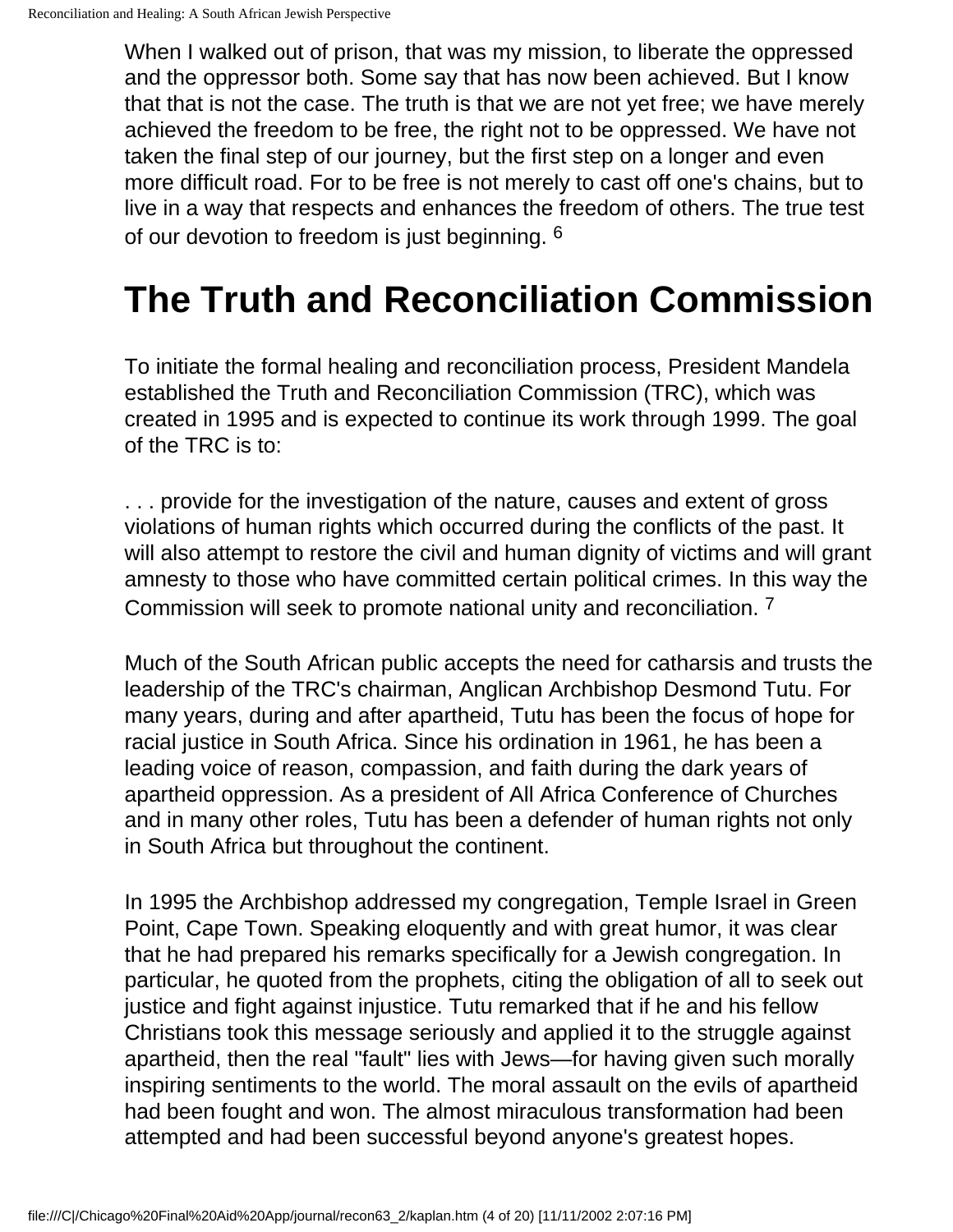In general the new South Africa is a country full of people of good will and with a sincere desire to achieve reconciliation. However, it is clear to most observers that the reconciliation process must be paired with an equally important goal, the redistribution of resources to equalize the gross economic inequities that were created and/or reinforced under apartheid. Since the transition from apartheid to democracy has been made, a great deal has been accomplished, accomplishments that skeptics had said were impossible. Indeed, the very fact that forces that had been locked in apparent irreconcilable conflict had found a way to negotiate a path to a democratic constitution has been a tremendous success in itself.

Further, the specter of a potential civil war has disappeared from South Africa's vision of its future. For whites, none of the worst-case scenarios have come to pass. In particular, no large-scale nationalization of property has occurred. This in itself is a major accomplishment, because most South African blacks have absolutely nothing. Further, there were no mass attacks on whites. This fear of violent retribution underlay the tremendous sense of doom that many whites felt. There was not even a general increase in the rate of taxation. 8 The Mandela government has been working to equalize the health care system for the vast majority of people in the country by getting running water into homes, introducing nutrition programs for some five million chronically malnourished children, using health care resources for primary care rather than expensive operations, and promoting affordable health care for the mass market. 9

The Reconstruction and Development Programme, which the government states will create a better life for all South Africans, is on track and shows signs of delivering—albeit slowly—on its many promises. 10 As early as 1995, for example, just one year after the elections, more than 28,000 people had been employed through affirmative-action programs; four million residents had been given access to potable water; 614 municipal service upgrading projects were making life much more comfortable for more than three million people; children, pregnant women, and lactating mothers had received free health care; three-and-a-half million children were being fed daily; and housing projects and other infrastructure developments were being built. 11

These efforts are consistent with the underlying values of Judaism, as expressed by authors such as Michael Lerner. Lerner has written that Judaism presents the world with a challenge. According to Lerner, Judaism preaches that the world can and should be fundamentally changed. He believes that our central goal is *tikun olam*, the healing and transformation of the world. 12 Indeed, various Jewish communal organizations have become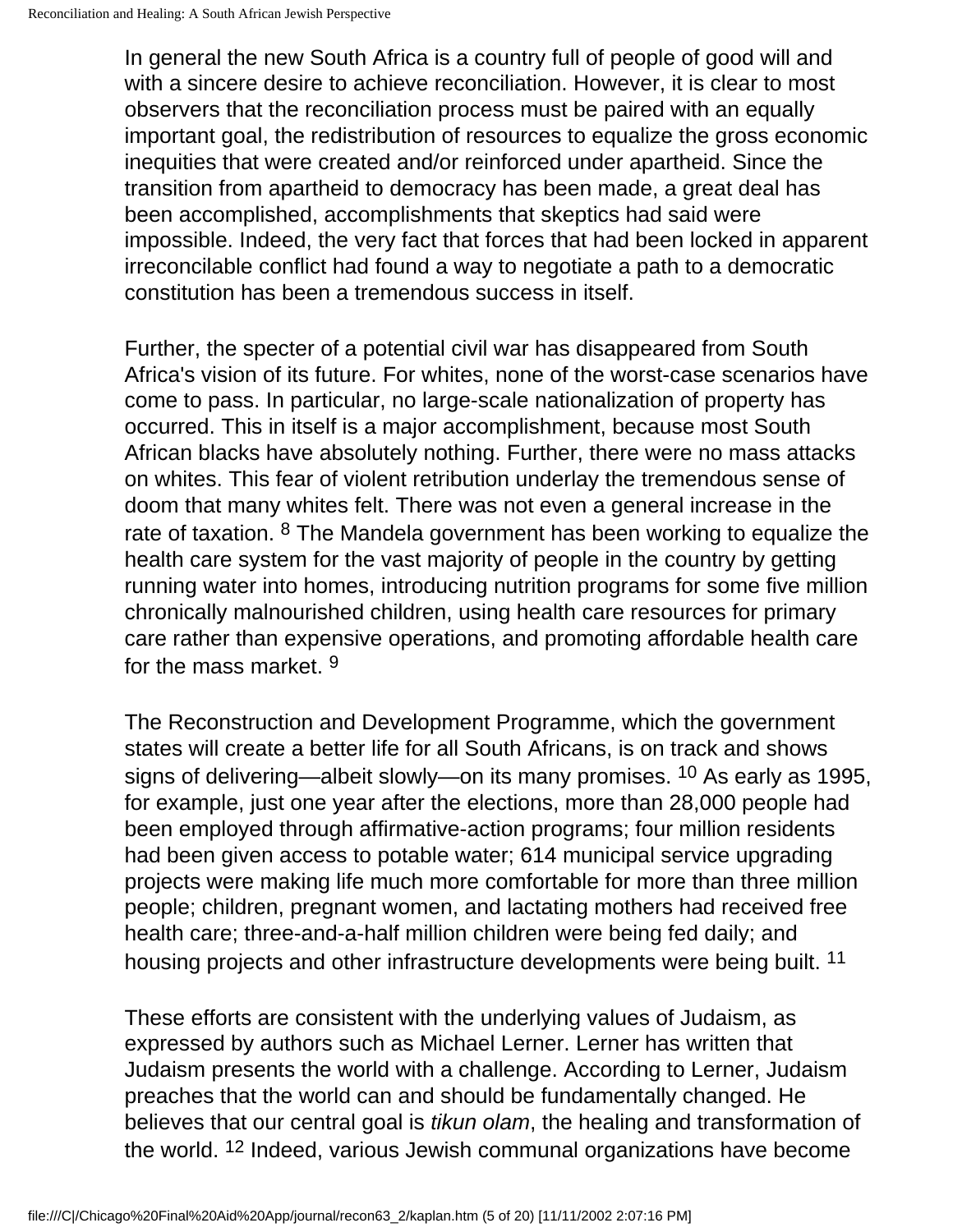involved in the reshaping of South Africa. In his testimony before the TRC in November 1997, Chief Rabbi Cyril Harris cited a number of programs under the broad umbrella of *tikun,* a Hebrew word meaning "repairing" or "trying to put things right." These include the Mitzvah Bin, where Jewish housewives buy extra food and deliver it to a synagogue distribution center, to be given to the hungry. Welfare projects include helping support a home for the mentally and physically handicapped in Alexandra Township and a similar home in Johannesburg. An agricultural project at Rietfontein is based on the principle of empowerment. 13

Other *tikun* projects include solar heating development, water preservation, and crop planting. There are educational programs in schools in black neighborhoods, pre-school enrichment programs, adult literacy programs, and teacher training programs. Jewish business people are also sharing their entrepreneurial and banking skills with young people. Harris concluded with, "It is our job as religious people to try to apply the antidotes . . . to display the best that human beings can do to fellow human beings . . . . If Apartheid was divisive, the antidote is building bridges, and coming together—a togetherness which will spell the great future of our country."

## **The Induction of the TRC**

It is my belief that the miracle that has occurred in South Africa over the past few years can give us all a renewed hope that we may yet live to see healing throughout the world. This belief was reinforced during my years in South Africa, where I served as rabbi at Temple Israel in Green Point, Cape Town, from 1994 to 1997. One of the greatest honors I received there was the invitation to be one of the religious leaders inducting the commissioners of the TRC in a service in St. George's Cathedral in Cape Town on 13 February 1996. The venue was especially appropriate, for St. George's Cathedral had become the epicenter of protest against apartheid in the 1970s, and many of these protests had ended with beatings and, inevitably, arrests.

At this induction religious leaders from at least seven faiths—including African traditional clerics and Christian, Moslem, Hindu, Jewish, and Buddhist clergy—presided over the service and gave their blessings to the commissioners in a dedication and blessing ceremony. The service began with Minister of Justice Dullah Omar lighting a candle of peace while the congregation, composed of members of a great number of faiths and philosophical perspectives, sang the historic American civil rights movement protest song "We Shall Overcome." Included was the third verse, which is so relevant in the South African context: "The truth will set us free someday / Oh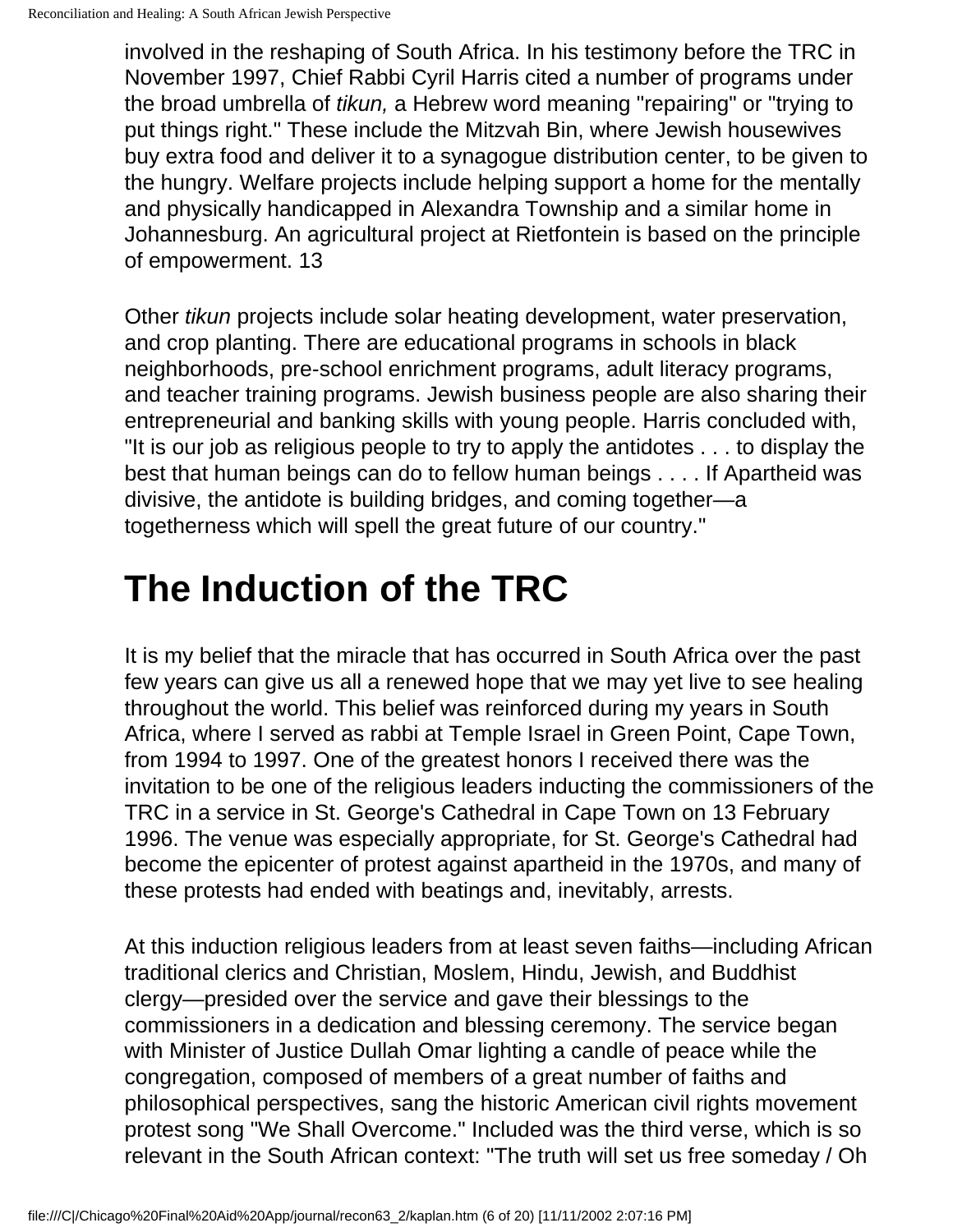deep in my heart I do believe we shall overcome someday."

The seventeen commissioners of the TRC represented a wide cross-section of the South African population, with most of the country's racial groups represented. At the induction, each of the seventeen commissioners was called by name, came forward, and received a candle and an olive branch. Each candle was then lit from the peace candle, and the seventeen commissioners stood in a semi-circle facing the congregation. The religious leaders, accompanied by ten-year-old Carmen Esau of the Sea Point Primary School, then read the words of dedication:

We call upon you who have been appointed as commissioners of the Truth and Reconciliation Commission to acknowledge and recognize as a sacred trust the awesome responsibility that has been given to you. We pledge you our support and give you our blessing in the task that lies before you. And we ask that, in your work for truth and reconciliation, you will be guided by a wisdom greater than your own, a wisdom that knows and encompasses all truth. Will you dedicate yourselves to carry out the task that has been entrusted to you with the highest integrity, with impartiality and compassion for all, for the purpose of healing our nation?

The commissioners responded with "I will," and the congregation proclaimed, "Go forward in the light of truth, with our blessing." The religious leaders then blessed the commissioners simultaneously in a stream of blessings.

The chairman of the TRC, Archbishop Desmond Tutu, then spoke of the tremendous task facing the TRC. He became so emotional that he added, "I don't tend to be speechless, as you know, but I am tongue-tied because I think all of us have been quite overwhelmed by what has happened here."

Then President Nelson Mandela addressed the gathering, stating that the whole of the South African nation had suffered and that the only way for all the people of the country to come together as a united nation of peace would be for everyone to come to terms with the past. To do this, Mandela said, the task of the TRC would be to deal with cases of gross human-rights violations and to ensure that the truth was laid bare.

Mandela said he was confident that the commissioners, together with the entire nation, would succeed in building national unity and reconciliation through confronting rather than avoiding this sensitive but important history of apartheid repression: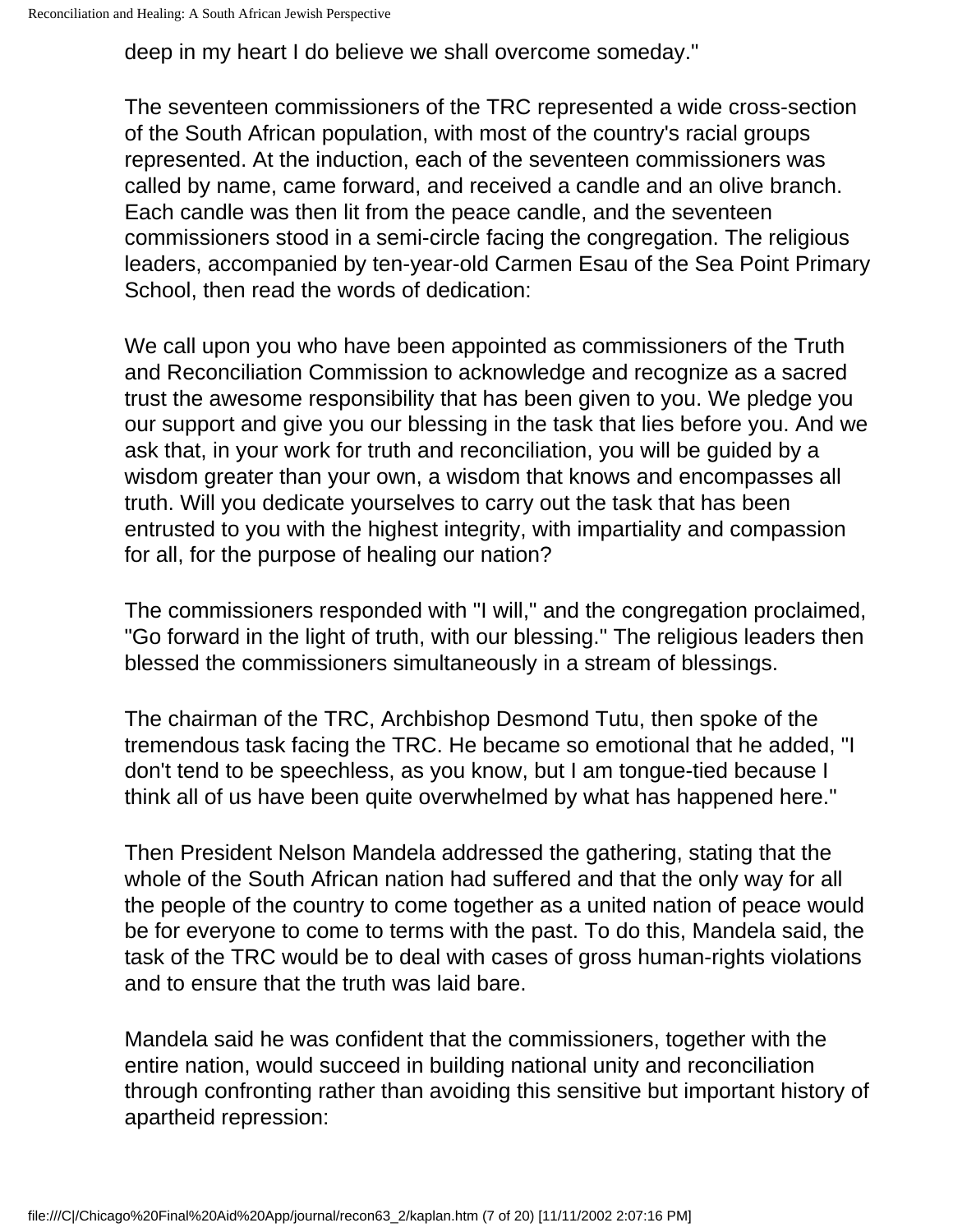We are building a nation of unity and reconciliation, and while some hold the view that the past is best forgotten, uncovering the truth is an essential step for us to move together into the future as a nation; we all suffered, so as a nation we want to redeem and reconstruct ourselves.

## **Reactions to the Establishment of the TRC**

The establishment of the TRC was based on the final clause of South Africa's interim constitution, thus providing a historic bridge between the past of a deeply divided society characterized by strife, injustice, terrible conflict, and untold suffering, and a future founded on democracy and the recognition of the human rights of all. The South African society of the future would promote the peaceful co-existence of all South Africans—black, white, colored, Indian, and all others. Further, in contrast to the policy pursued by the apartheid government of creating divisions among racial groups in order to control them, the new South African society would pursue peaceful coexistence.

However, in order to have peaceful coexistence, the TRC has recognized that it is terribly important to achieve a reconciliation among the various groups that were deliberately played against the other during the apartheid years. This reconciliation must go hand in hand with the economic reconstruction of society, which resulted in the planning of the reconstruction and development program mentioned earlier. The establishment of the TRC has led to ongoing discussion and debate among South Africans about how exactly to achieve the reconciliation and healing that most South Africans hunger for.

The objectives of the TRC are to promote national unity and reconciliation in a spirit of understanding. The TRC has been mandated to try to establish as complete a picture as possible of the causes, nature, and extent of human rights violations committed since 1 March 1960, shortly before the Sharpeville Massacre. Its attempt was to include the antecedents, circumstances, factors, and contexts of all human rights violations. Further, the TRC has the power to grant amnesty to people who are willing to make full disclosure of any knowledge they may have had about acts associated with political objectives. Interestingly, this amnesty was not based on a prerequisite of expressing remorse.

Another task of the TRC is to establish and make known the fate or whereabouts of victims of the apartheid repression. The TRC would also provide a forum to give such victims an opportunity to relate their own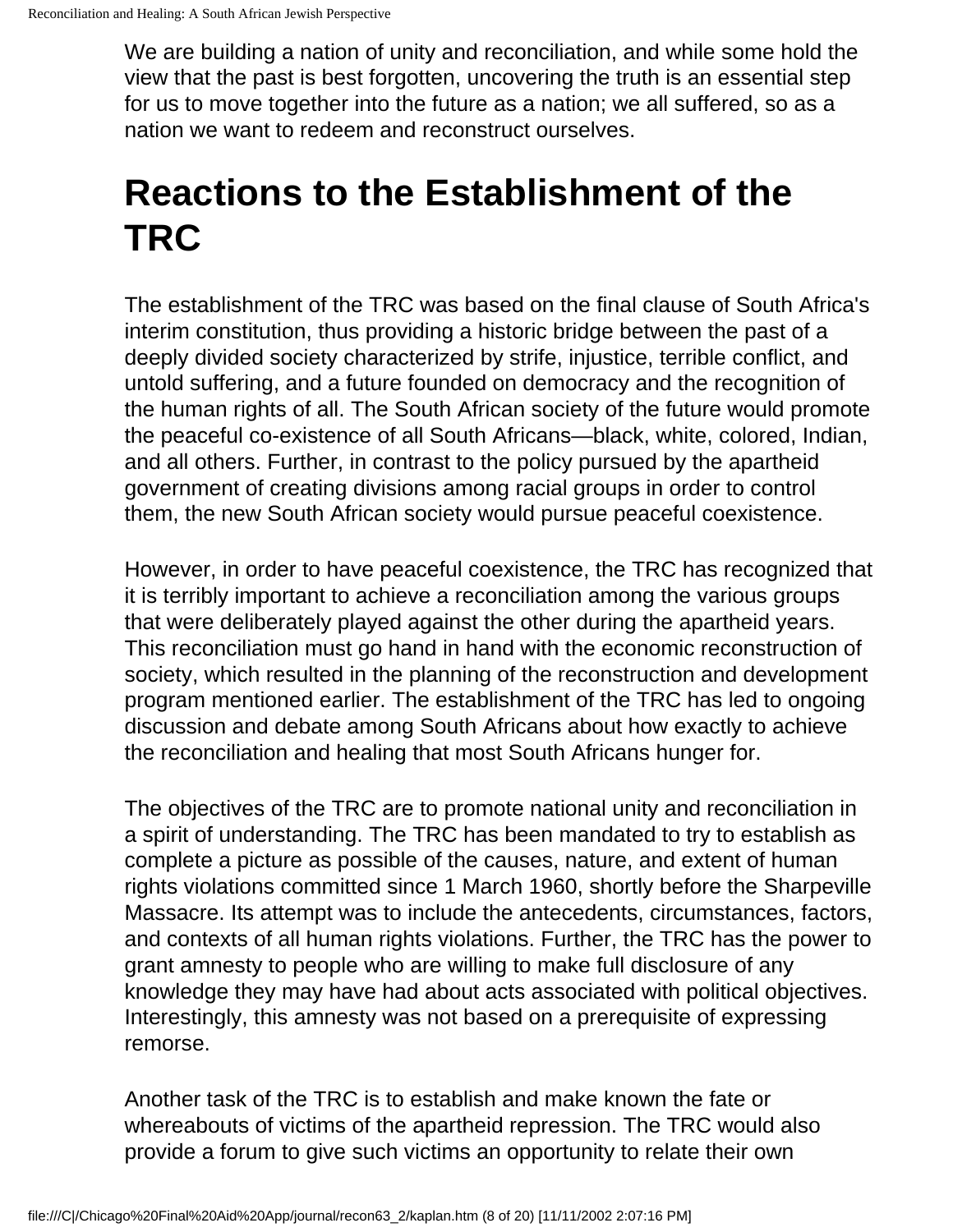account of the human rights violations they suffered. Finally, at the conclusion of the process, the TRC compile a comprehensive report not only detailing the crimes and atrocities of the past but also recommending measures to prevent the violation of human rights in the future.

Many South Africans, white as well as black, understood the vital role that uncovering the crimes of the apartheid government could have in achieving national reconciliation. Others, however, feared that the investigation would only inflame hatred. A number of Orthodox rabbis held this latter view. Rabbi Ivan Lerner, Senior Minister of the Claremont (Orthodox) Hebrew Congregation in Cape Town, wrote to one of Cape Town's major newspapers, the *Cape Times*, that "the Truth Commission will only serve to divide and distract South Africans from the critical and vital business of securing a future for ourselves and our children." 15

This letter initiated considerable controversy in the South African press, prompting Lerner to write several rejoinders. 16 In another letter, he stated that if Archbishop Tutu could urge Jews to forgive Nazis for the murder of six million Jews—because the Bible advocates and encourages reconciliation and forgiveness—then Tutu should apply the same standards to those guilty of racial crimes in South Africa's past. 17 However, it is my view that this ignores the crucial fact that the TRC is charged precisely with establishing the evidence in order to understand the past. The TRC has the authority to grant amnesty to most types of political criminals. Thus, it is not a vehicle for persecution and revenge, but rather one for historical research and forgiveness.

Lerner further wrote that an amnesty needed to be granted for all events that occurred in the apartheid years and that investigation of such crimes would not make any contribution whatsoever toward reconciliation and unity. He feared that the TRC would stir up the anger and animosity of the many groups who are "still uncomfortable with ANC [African National Congress]majority rule." Rabbi Lerner recommended that Archbishop Tutu and President Mandela jointly urge that the TRC be disbanded before any significant "damage" is done.

Lerner's letters stirred up heated debate among both leaders in the broader community and ordinary citizens concerned for the future of the country. Three leading Jewish intellectuals, Professors Milton Shan and Sally Frankental of the University of Cape Town, and Professor Jeremy Sarkin of the University of the Western Cape responded immediately, saying that the proposition that the TRC will have harmful consequences demonstrates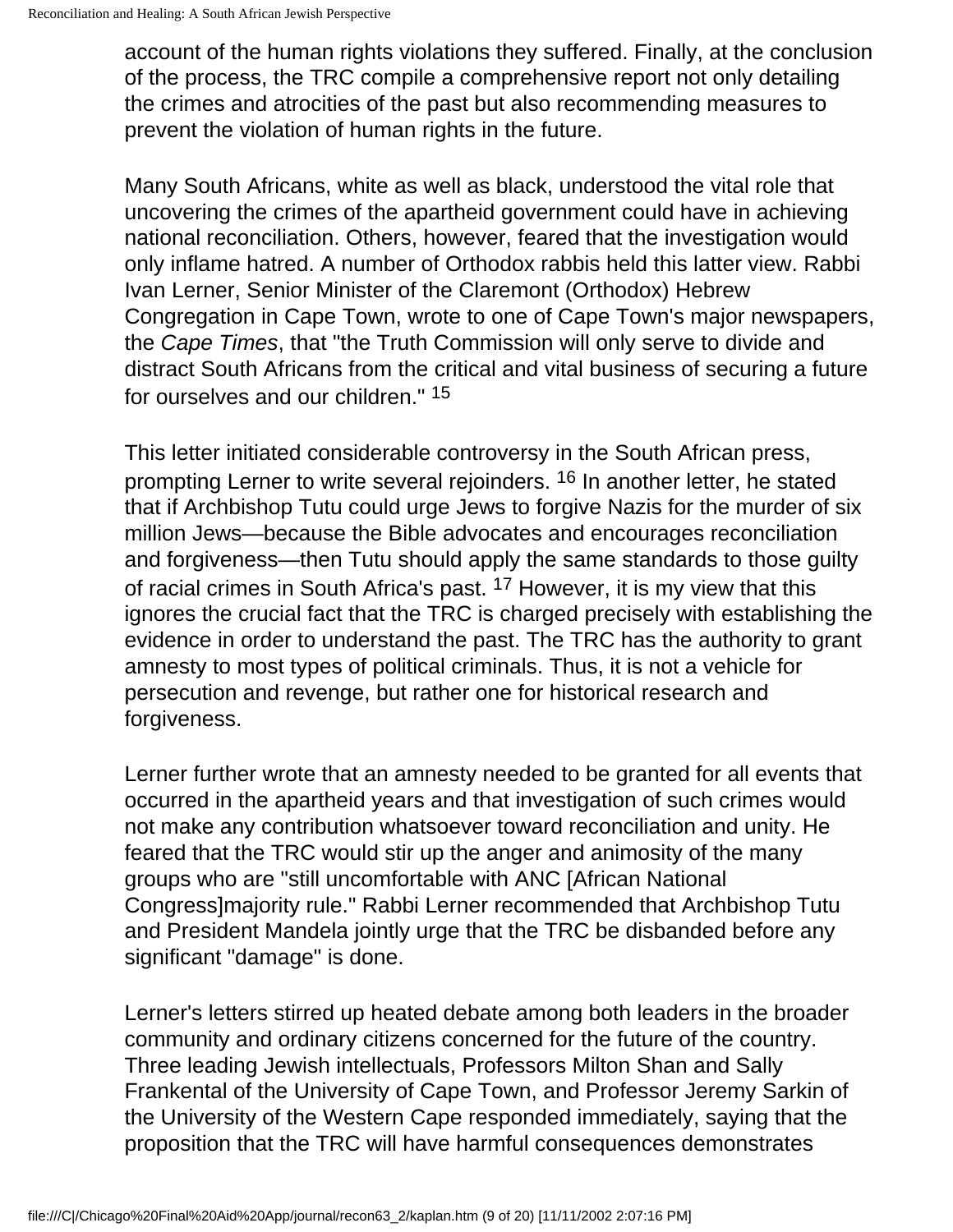ignorance of the TRC's objectives and capabilities. Such a view, they believe, is based on the notion that burying the past will have no negative consequence, as if distancing oneself from the past allows it to disappear harmlessly. "Without the processes envisioned in the workings of the Commission," they wrote, "revenge, anger and resentment will be the order of the day. Only by bringing to the fore the horrors of past human rights violations and abuses and coming to terms with them, will it be possible to establish the rule of law and culture of human rights." 18

Further responses to Lerner's comments were quick in coming. The Reverend Peter Storey, bishop of the Central District of the Methodist Church in Johannesburg, wrote that Lerner's criticism of the TRC "demonstrates how dangerously this enterprise is being misunderstood." 19 Storey wrote that Lerner's thesis—that South Africa's fragile, political miracle was in danger of being shattered by a political circus that would divide South Africans from each other—was exactly what propagandists from the apartheid regime wanted everyone to believe: that the TRC was an obstacle to reconciliation rather than a vehicle for it.

Storey admitted that the TRC was a risky venture, and it could go badly wrong, but for the very opposite reasons that Lerner gave. Storey argued, "it is an immensely courageous attempt to deal honestly, rather than expediently, with the process of cleansing and forgiveness." 20 The Bible and later theological expositions agree that reconciliation with God as well as with other people can only happen when we have remembered our sin, and repented fully.

Storey also argued that Rabbi Lerner made the fundamental mistake of confusing forgiving with forgetting. Using Lerner's own example of the Holocaust, Storey wrote that it is very important that the world not forget the horror of the murder of millions of Jews, noting that it is frightening how numerous right-wing ideologues have attempted to deny that the Holocaust ever happened. Storey argued that if the greatest crime in human history can be denied, how much more the crimes of apartheid? I support Storey's argument. It seems to me that moving on without a full disclosure of the past will only leave the terrible anxiety of the past unresolved, and this can only produce dissonance and conflict in the future.

Finally, Storey argued that the TRC offers the possibility of a double healing for the past. Unlike the Nüremberg trials after World War II or the Eichman trial in Israel in the early 1960s, the TRC offers the offenders the opportunity to confess and be granted amnesty. This is why Storey titled his article "Truth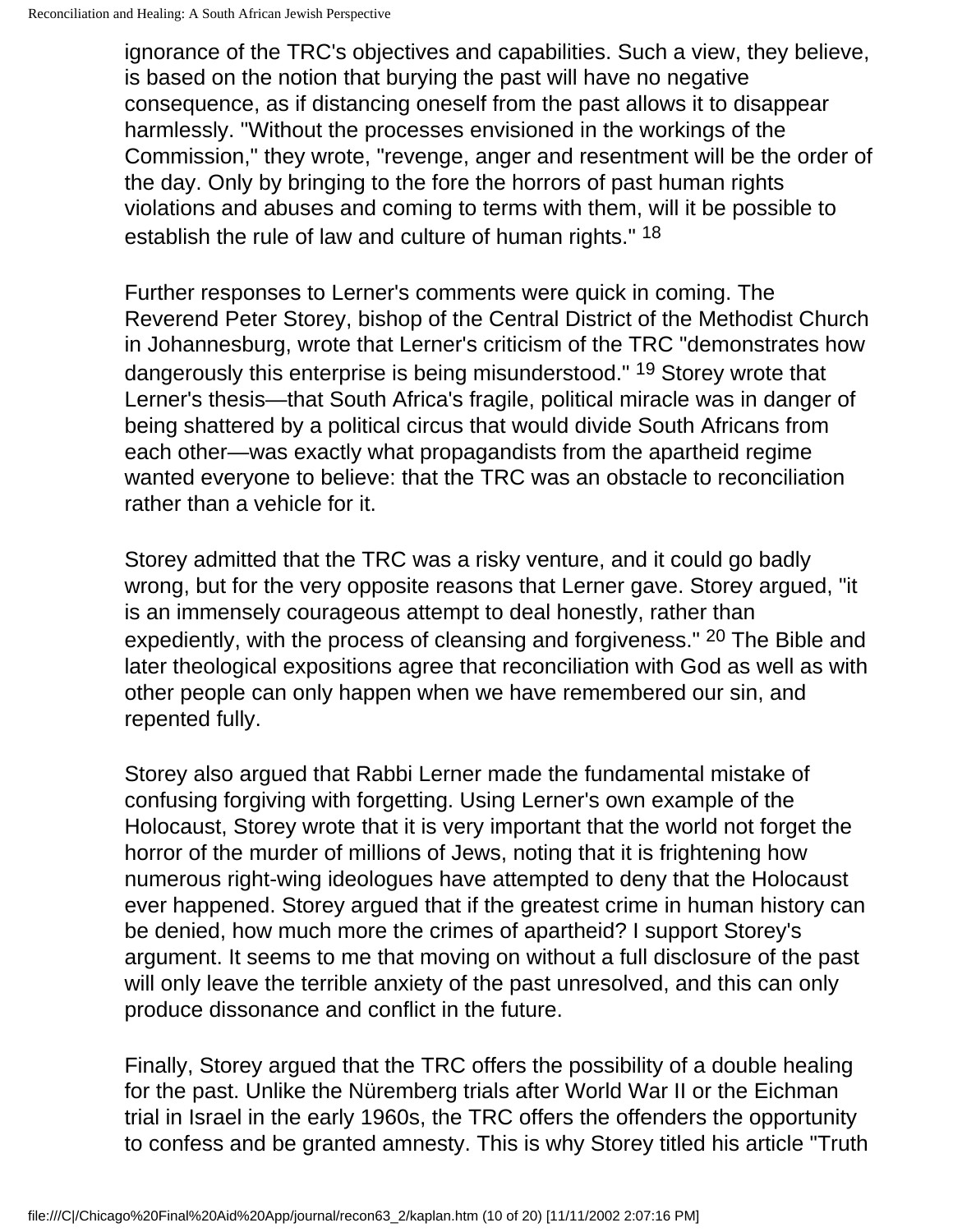Commission's Forgiveness is Amazing Grace."

Possibly the most controversial of Storey's comments was the following:

When many white South Africans speak enthusiastically about our "miracle," they refer not so much to the liberation of our land from bondage as to the fact that it happened with so little inconvenience to themselves.

They didn't feel the bondage. They lived comfortably with apartheid and feel little discomfort now. The degree to which any white South African can truly celebrate our liberation (and become part of our new nation) is in direct ratio to our awareness of the suffering we caused in the past. Unless the whole, ghastly litany of past wrongs is brought to the surface in a way that cannot be deigned, these wrongs will continue to seep out like buried toxic waste into our newspapers for decades to come. 21

Among the other responses to Lerner's challenge was the *Cape Times* editorial:

Rabbi Lerner's letter reflects the concerns of a significant section of conservative white opinion, but a section which, regrettably, is almost wholly out of touch with feelings in the black community. The commission's main concern is to establish the historical truth and place it on record . . . . Acknowledgment of the truth is needed if reconciliation is to be genuine and lasting. 22

The *Cape Times* argued that one of the most crucial purposes of the TRC was to help the families of black victims, who may not know what happened to their loved ones, to learn the circumstances of their deaths. This may help to ease the pain of loss and restore the dignity of the memories of those who died. Further, the acknowledgment of the truth of what happened to these victims may help future generations of South Africans to be alert to such abuses and avoid them in time.

Another intellectual in the Jewish community, Gerald Gordon, a legal scholar and writer of literary fiction, also responded to Lerner's article. 23 Gordon seconded Storey's view that Lerner's error was that he has confused forgiveness and forgetfulness. Gordon wrote that if Lerner had relied on what Archbishop Tutu told his Israeli hosts when he visited Jerusalem in 1989—that the time was well overdue for the Jews to forgive the Nazis and the same standard should be applied to those guilty of South Africa's racial crimes—then he had misunderstood Tutu's message. According to Gordon,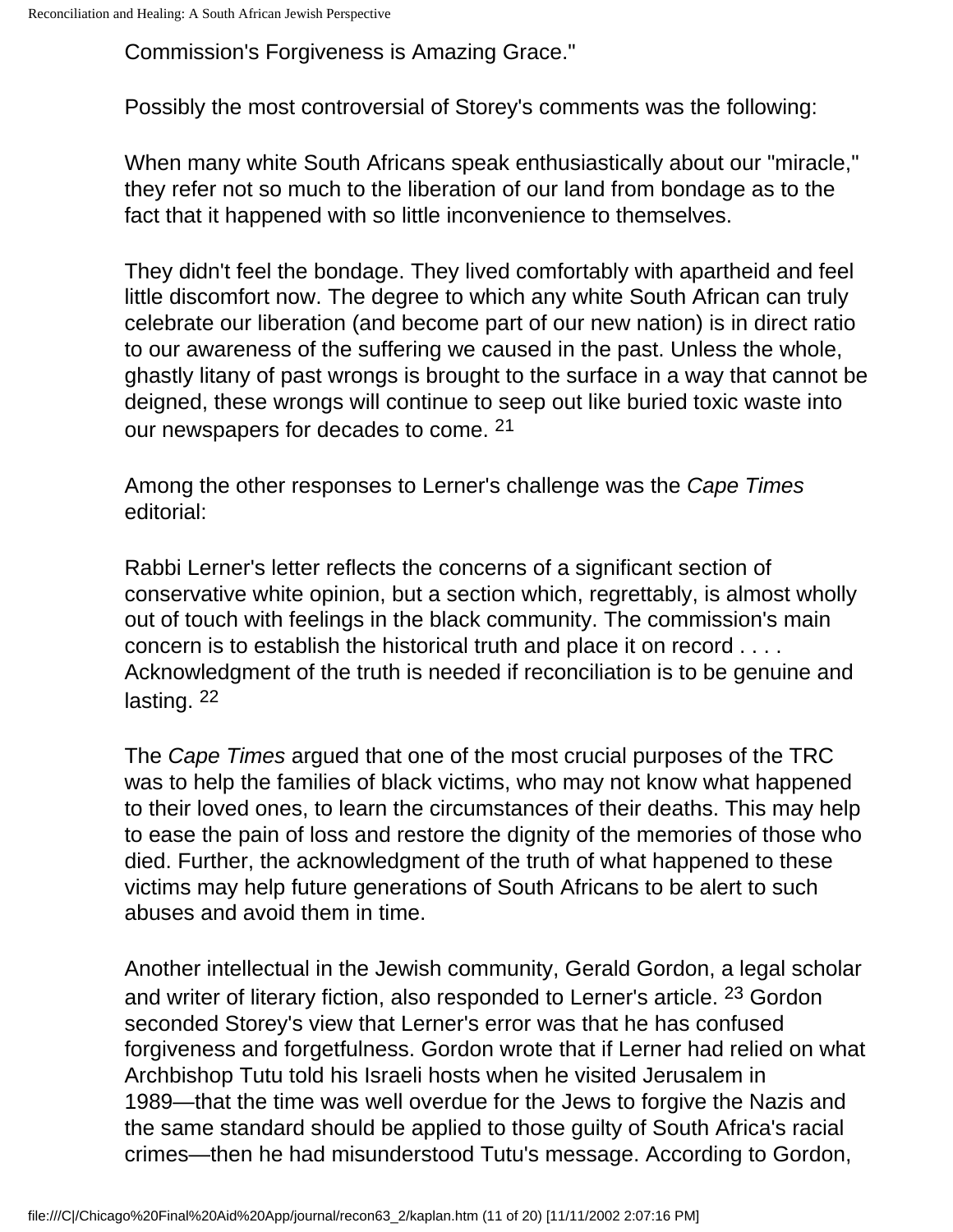Archbishop Tutu meant that Jews should not forget what the Nazis did in the Holocaust, but only that they should forgive.

Gordon also suggested that if Lerner's advice were to be followed, there might be very little documentary evidence of the apartheid crimes, and this might enable apartheid revisionists to present warped and distorted views of South African history. According to Gordon, the only real way of preventing the actual story of what happened from becoming a vague and imprecise memory very quickly was to commit it to a proper recording through the gathering of historical data. The two main methods to gather these data are either through prosecutions in a court of law or establishing a commission to hear evidence on the crimes of apartheid from both those who committed apartheid crimes as well as those who suffered from those atrocities. Clearly, he wrote, the best course of action was the establishment of the TRC.

Another response came from the distinguished Professor Charles Villa-Vicencio, professor of religion and society at the University of Cape Town, who wrote that true reconciliation is a deeply spiritual exercise that cannot bypass the passion of the past. He wrote that in both Christianity and Judaism this process involves the acknowledgment or confession of guilt, genuine remorse, commitment to change, and restitution. This repentance is the formula for real forgiveness. Villa-Vicencio also wrote that while Lerner's eagerness to forget the haunting memories of the apartheid years will only offer temporary relief, such amnesia will, in the long term, bury the burden of the past, and this is likely to erupt each time the nation experiences a racial, social, or political crisis. 24

In his later letters, Lerner wrote that a small, nonpolitical commission made up of internationally respected jurists who have served on various human rights commissions would have been preferable to the TRC. He doubted whether anyone who had lived in South Africa in the apartheid era could be objective about the political events that had occurred. Therefore, a truth commission composed of South Africans—who would inevitably use the data gathered for political purposes—was inappropriate regardless of their particular positions on political issues during the apartheid era. Rather, he believed that a commission sponsored by the United Nations, with the specific task of only gathering information, would be far more effective than the TRC.

Certainly there were a number of writers who supported Lerner's views. One such writer attacked the writer of the editorial in the *Cape Times* for his description of Lerner's position: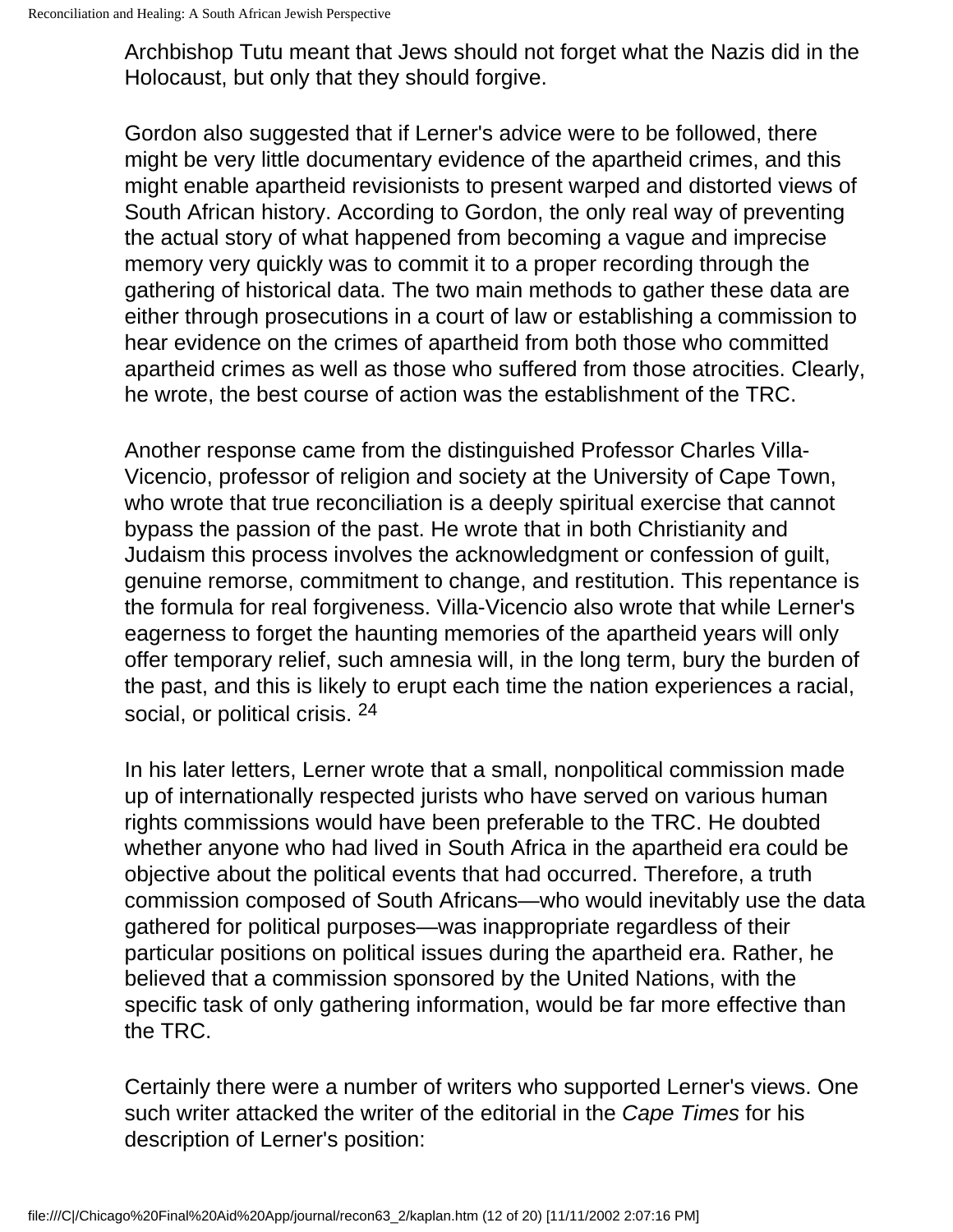To dismiss his views as typifying "conservative white opinion" is impertinent. To state that he is out of touch with the feelings of the black community is presumptuous. To lecture a rabbi on the Holocaust is so arrogant it leaves one speechless. 25

#### **The Process Begins**

Despite this controversy, as the TRC became operational, most South Africans hoped that it would produce positive results. Almost immediately, the TRC began dealing with a number of sensitive issues. One was forgiveness. On Sunday, 31 March 1996, Archbishop Desmond Tutu stated on prime-time television that the victims of apartheid atrocities should use Good Friday to forgive those who had murdered their loved ones. At least that was how some of the victims interpreted his remarks—in particular, well-known Afrikaner antiapartheid activist and victim Marius Schoon. 26

Schoon wrote that: (1) as a religious leader, Archbishop Tutu was entitled to make an appeal of this nature to those in his church; (2) as the chairperson of the TRC, however, he should not impose Christian ethical values as the law of the land; and (3) that Tutu's remarks moved toward the imposition of Christian views on all South Africans. Schoon also wrote that he understood the political reasons that led to the establishment of the TRC, but that there was nothing in the constitution or in South African law that requires the victims to forgive the perpetrators of apartheid crimes. Schoon wrote, "I am a victim of heinous abuse. My wife and daughter were murdered by a selfconfessed killer of the apartheid regime." 27

Schoon's comments highlighted the difficulty of attempting to achieve a quasireligious function through a civil institution. In a country that had been torn by strife and conflict along racial lines and in which untold suffering occurred as a result of terrible injustices perpetuated by the government, the process of healing must, inevitably, transcend a strictly legal basis. Nevertheless, when Marius Schoon wrote, "There is no feeling of forgiveness in my heart," 28 many sympathized with his feelings. His wife and daughter were murdered, and the person responsible had confessed to the crime. The natural inclination was to want to see such a person punished, and it was understandable that Schoon did not want to place forgiveness before justice.

A second area of some concern was the feeling, in certain quarters, that real reconciliation could only happen if it went hand in hand with the process of social and economic transformation. This meant that reconciliation between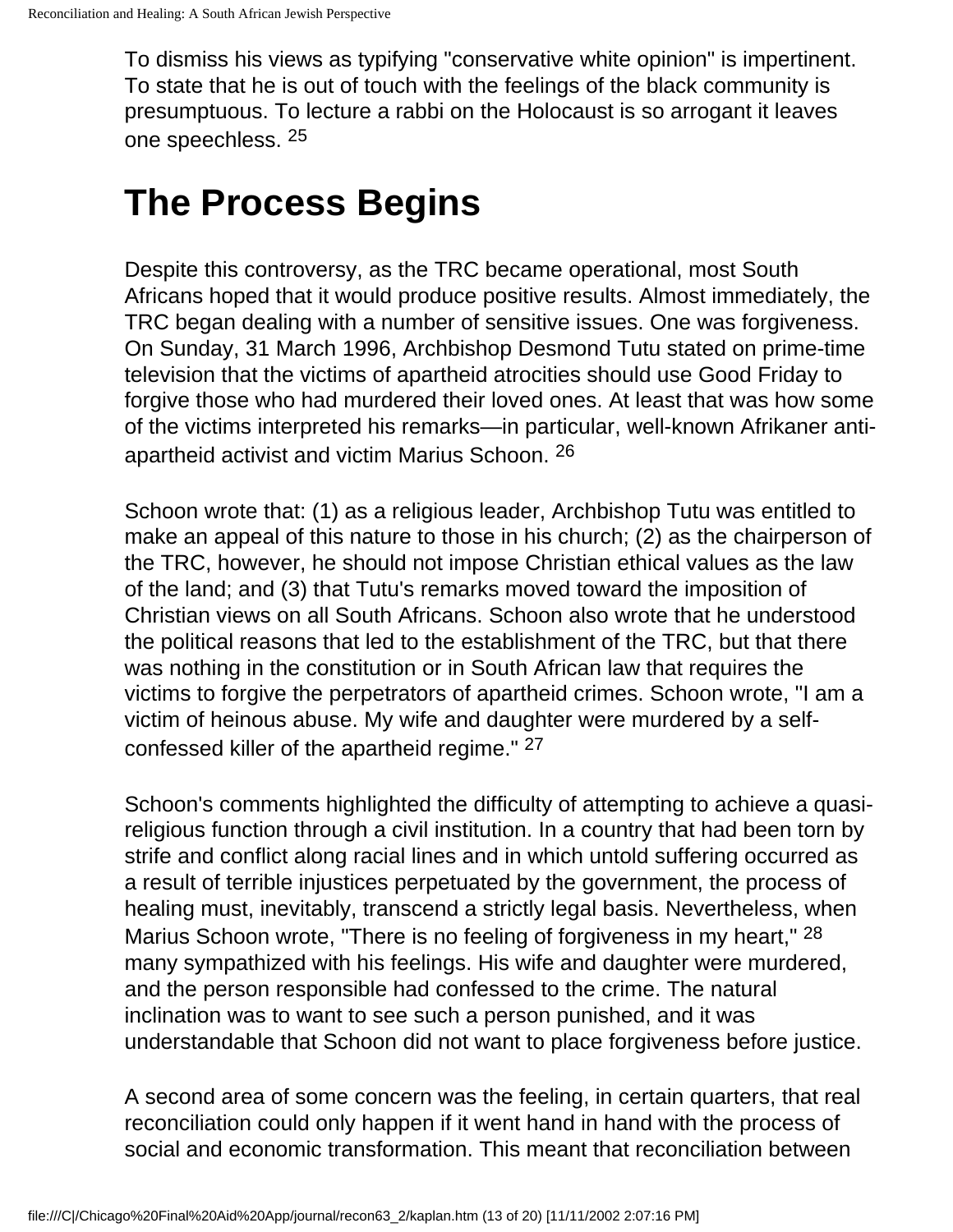whites and "non-whites" must be linked to far greater job opportunities for those groups that had been discriminated against under the apartheid regime. Minister of Justice Dullah Omar warned at a "Report from the Truth Commission" workshop in Johannesburg: "The danger that arises is that the values of the old order will continue to live on in the new democratic order and dominate this new order." 29

Omar pointed out that whites still dominated all aspects of society and that true reconciliation would not be possible until there was substantial movement toward a more equitable economic order. This was a very serious point, because since the African National Congress (ANC) was voted into power, many whites have felt economically vulnerable, and an aggressive link between a moral reconciliation and a dramatic change in the economic order would certainly put a great strain on inter-race relations in the new South Africa.

## **Jews and the TRC**

Jews, like most white South Africans, do not see the connection between media accounts of the TRC's work and their own lives. They want to be left alone to live their quiet suburban lives, and they find jarring and upsetting the constant intrusion of debate and discussion about the legacy of apartheid. This is true not so much because of what it says about the suffering of blacks but because of what it threatens to do to their comfortable and complacent lifestyles.

During my recent visit to South Africa I frequently heard remarks like, "We've been through four years of this cathartic process of listening to how awful apartheid was, but how much more are we going to have to tolerate? It's enough!" One person said, "The blacks are intent on blaming everything on apartheid. Why can't they start looking forward and accept that they are making a mess of the country. You can't blame everything on something that happened so long ago."

Officially, however, the South African Jewish community went on record as supporting the work of the TRC. In November 1997, Marlene Bethlehem, Chairperson of the South African Jewish Board of Deputies, and Chief Rabbi Cyril E. Harris addressed the TRC. Speaking about the attempt to pinpoint the failings of the various groups concerning their collective behavior during the apartheid years, Harris pointed out that the Jewish community did not initiate apartheid, that many Jews did not agree with apartheid, and that almost everyone in the Jewish community had a certain degree of awkward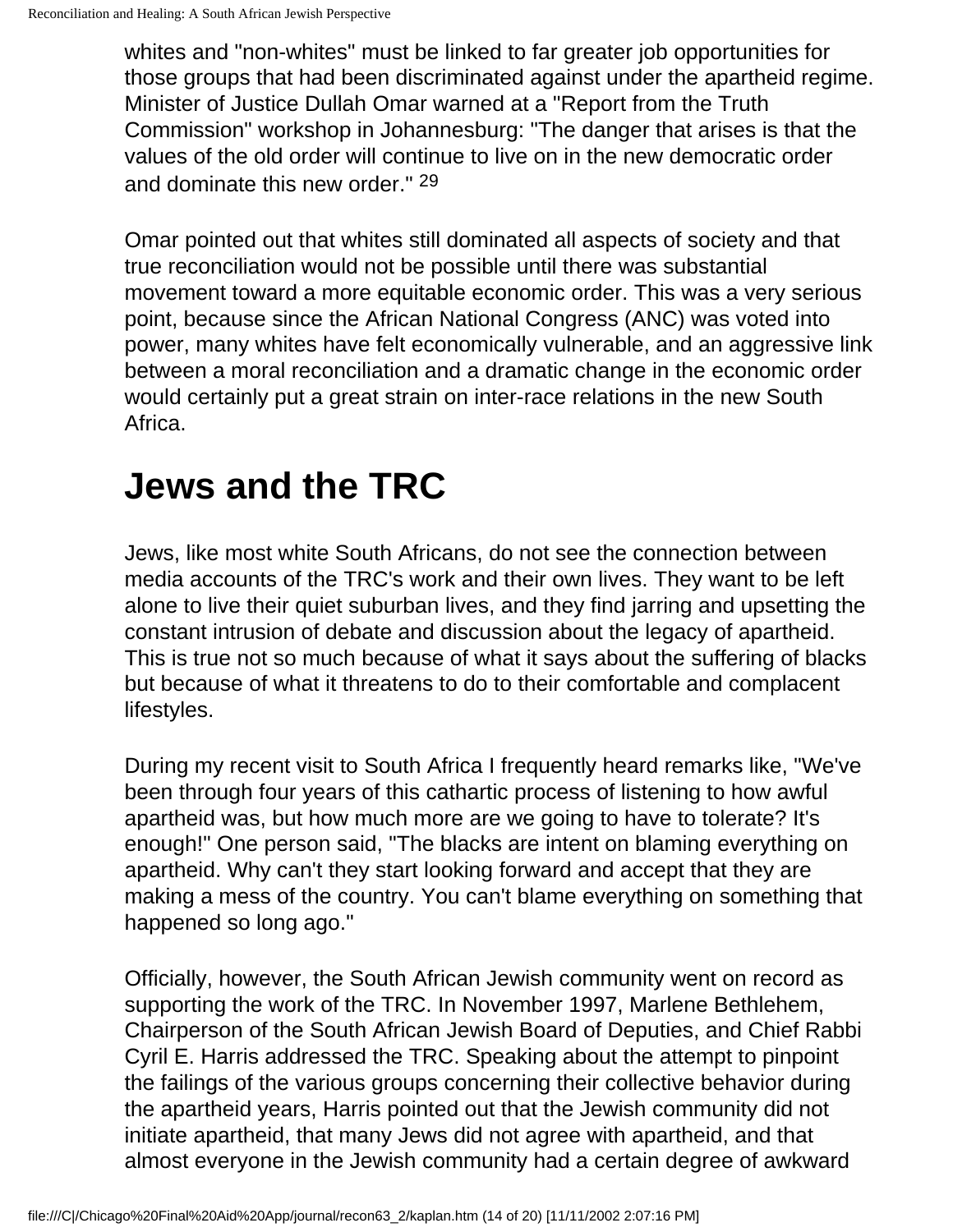tension about apartheid. However, he added, most members of the Jewish community benefited from apartheid. 30

Harris also noted that many Jewish individuals were not silent; they fought hard against apartheid and were and are prominent in most of the antiapartheid movements. He cited significant Jewish participation in various protest groups, such as the Five Freedoms Forum, the Jews for Justice (Cape Town), Jews for Social Justice (Johannesburg), and the Black Sash (national). However, Harris noted that the apartheid regime was an oppressive government, and the Jewish community saw itself as a very small community surrounded by much larger forces. Following the Holocaust, if Jews felt afraid of governments, there was certainly justification for that fear. Because of the Holocaust, and other such persecutions, Jews all over the world have a hypersensitivity to survival.

Nonetheless, Harris continued, the silence of so many can connote acquiescence and accommodation. He argued that one of the most terrible things about apartheid was that it so desensitized generally decent people to the fact that millions of other people were suffering so much. Harris stated, "They were used to apartheid, they accommodated themselves to it, they acquiesced in it." 31

Harris stressed that this did not mean that he was condoning the silence of the Jewish community during apartheid but that he was simply attempting to explain it in order to ask for others to understand the motivations and the background. He said:

The Jewish community in South Africa confesses a collective failure to protest against apartheid. The situation here was not one where the human rights of the minority were affected—that in itself would have been wrong. It was one in which the human rights of the vast majority were systematically and forcibly denied and was a monstrous aberration. The entire thrust of Jewish moral teachings, together with the essential lesson of Jewish historical experience, as the most consistent victim in the world, should have moved the community to do everything possible to oppose apartheid. Distancing oneself from the anguished cry of the majority and myopically pursuing one's own interest can never be morally justified. 32

Harris concluded by explaining that for him the pivotal issue of the TRC is how to turn what they are taking testimony on, the inequities of the past, and turn it toward concrete advantage for the future. The reason that he believes that South African Jews and all people in South Africa must endeavor to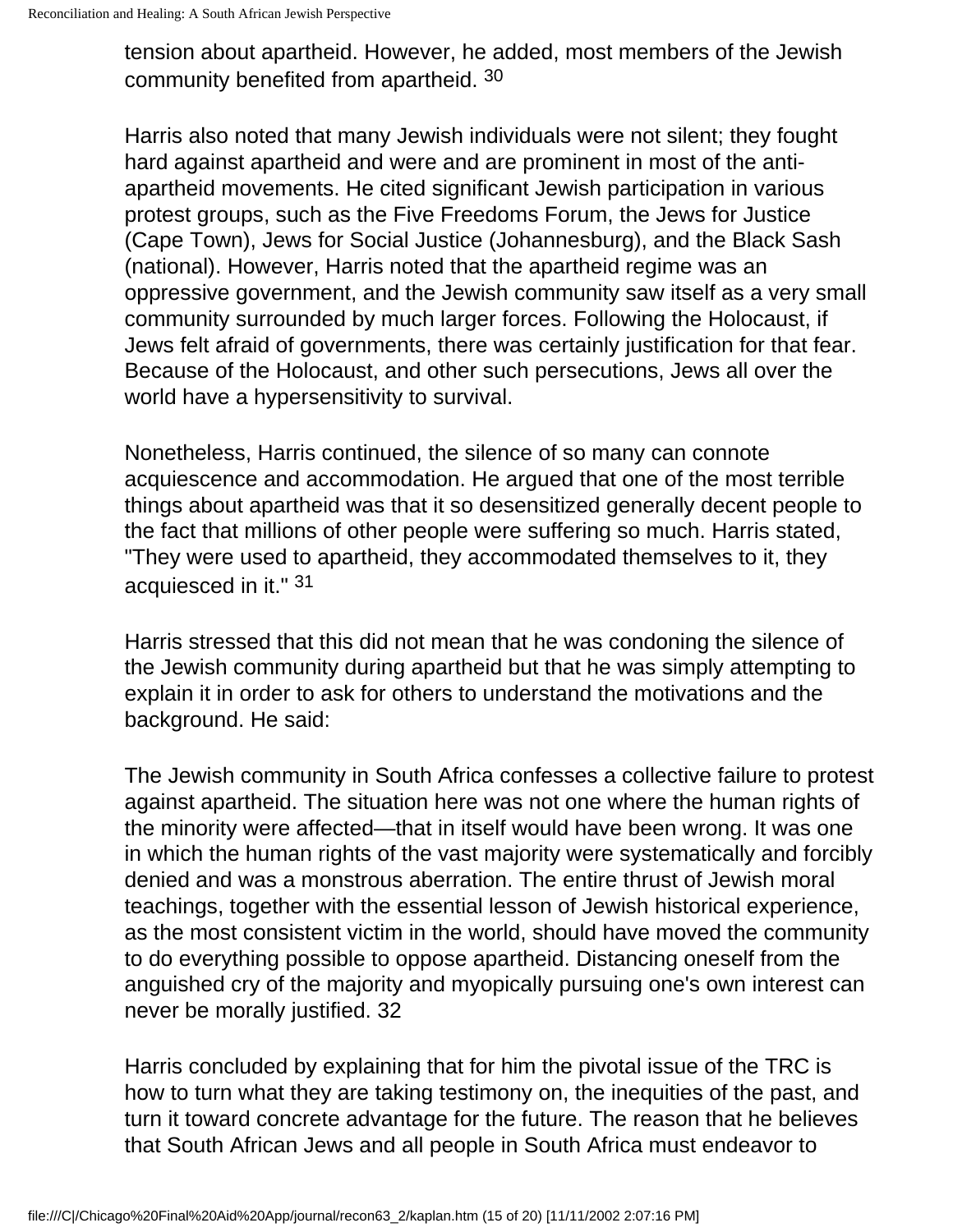understand the failings of past is so that people can become aware of their responsibilities in the present in order to help repair the damage and to build a better future. It is not *in spite* of the past that we must do better today, but rather *because of* the past that we must do better today." 33

#### **Toward the Future**

Despite the controversies about the work of the TRC, I believe that most South Africans are still hopeful about the process of reconciliation and healing. One of the key ingredients of this process is forgiveness. I believe most would agree with the sentiments of Archbishop Tutu on the topic of forgiveness, written in a foreword to a collection of articles called *Exploring Forgiveness:*

Forgiveness is one of the key ideas in this world. Forgiveness is not just some nebulous, vague idea that one can easily dismiss. It has to do with uniting people through practical politics. Without forgiveness there is no future .... Forgiveness is taking seriously the awfulness of what has happened when you are treated unfairly. It is opening the door for the other person to have a chance to begin again. Without forgiveness, resentment builds in us, a resentment which turns into hostility and anger. Hatred eats away at our wellbeing. In Africa we have a word, *Ubuntu*, which is difficult to render in Western languages. 34

One thing is for certain however: despite the trepidation with which many South Africans approach the possibility of true reconciliation and healing, the need for forgiveness is a core element of any hope for the future. Forgiving is incredibly difficult in the best of circumstances, and the current South African situation is far from the best of circumstances. Nevertheless, it is remarkable to see the tenacity with which almost all of the parties in the South African ethnic, religious, and racial mix have persevered with the forgiveness process. The idea is that forgiveness, in politics as well as in interpersonal relationships, must be an ongoing process rather than something that is to be applied at one place and at one time. The notion of forgiveness as a process rather than an event appears to be a lesson that all of the groups instinctually sense and have worked on over the last four or five years.

For example, the TRC has tried to develop a process that involves remembering, recounting, and recording, but also that involves repenting, resolving, and reconciling. The idea that justice must be meted out has been relegated to the back row. In order to achieve the healing that is felt to be the highest priority for the society, the needs of the victims and their families for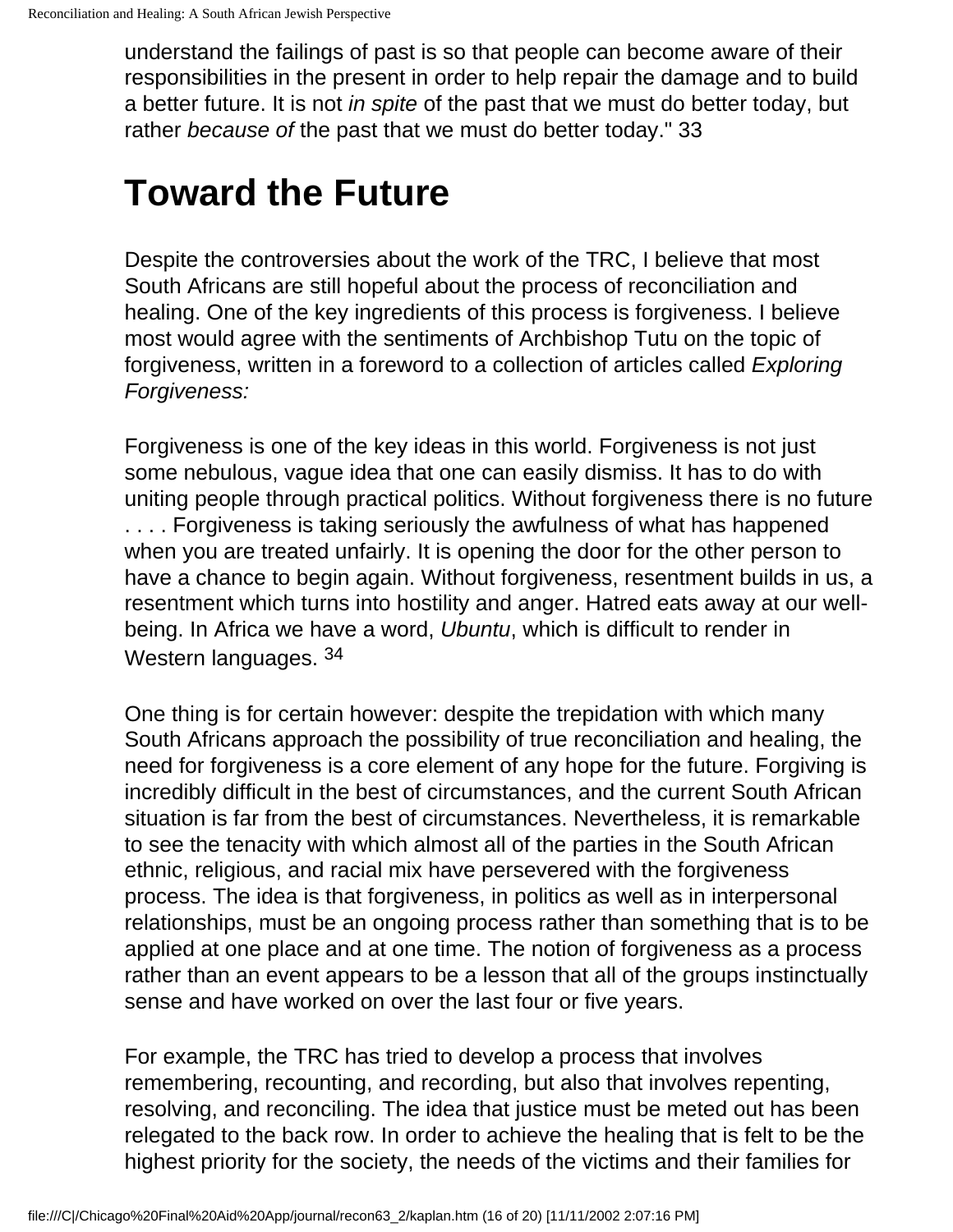absolute justice have been given a lower priority. As Archbishop Tutu has repeatedly stressed, the Christian theme of forgiveness has been given prominence.

However, forgiveness is not just a Christian theme, it is a core concept in Judaism as well. As Jews remember every Yom Kippur, there is a process of absolution and atonement that leads to forgiveness and some degree of closure. Those who have done wrong are encouraged to recount the full details of their passive or active crimes to the TRC and are therefore involved implicitly, although not explicitly, in a process of *teshuvah*, repentance. Their names and their acts and their confessions are made public, and for many of the victims this public confession of crimes by the perpetuators may have to serve as a very partial form of justice. Because the need for forgiveness as a healing process leading to true reconciliation is felt to be the most important emotional need for South African society as a whole, many of these victims, as British journalist Brian Frost states, " . . . may have to live with their scars and their stains for the rest of their lives." 35

It can be hoped, however, that the emotional sacrifices that so many individual South Africans may have to make will be more than compensated for by the successful healing process that may bring about a unified effort toward *tikun olam*, the repairing of the world. In the South African case, the last four or five years have seen a very literal process of the repairing of South African society, such as bringing potable water to millions who never had it before. Such concrete steps to improve the quality of life for all are the direct result of putting forgiveness above justice.

The South African experience should fill every Jewish heart with the hope that people of all backgrounds can work together to overcome bigotry and political repression and to make a better tomorrow for all of the people of South Africa. If reconciliation and healing can be accomplished in one country, perhaps it can be accomplished all over the world.

#### **Notes**

1. David Beresford, "Guess Who's Coming to Tea," Mail and Guardian, 18--24 August 1995, 12.

2. Mamphela Ramphele, "Changing South Africa: A Plea for a Focus on Healing,"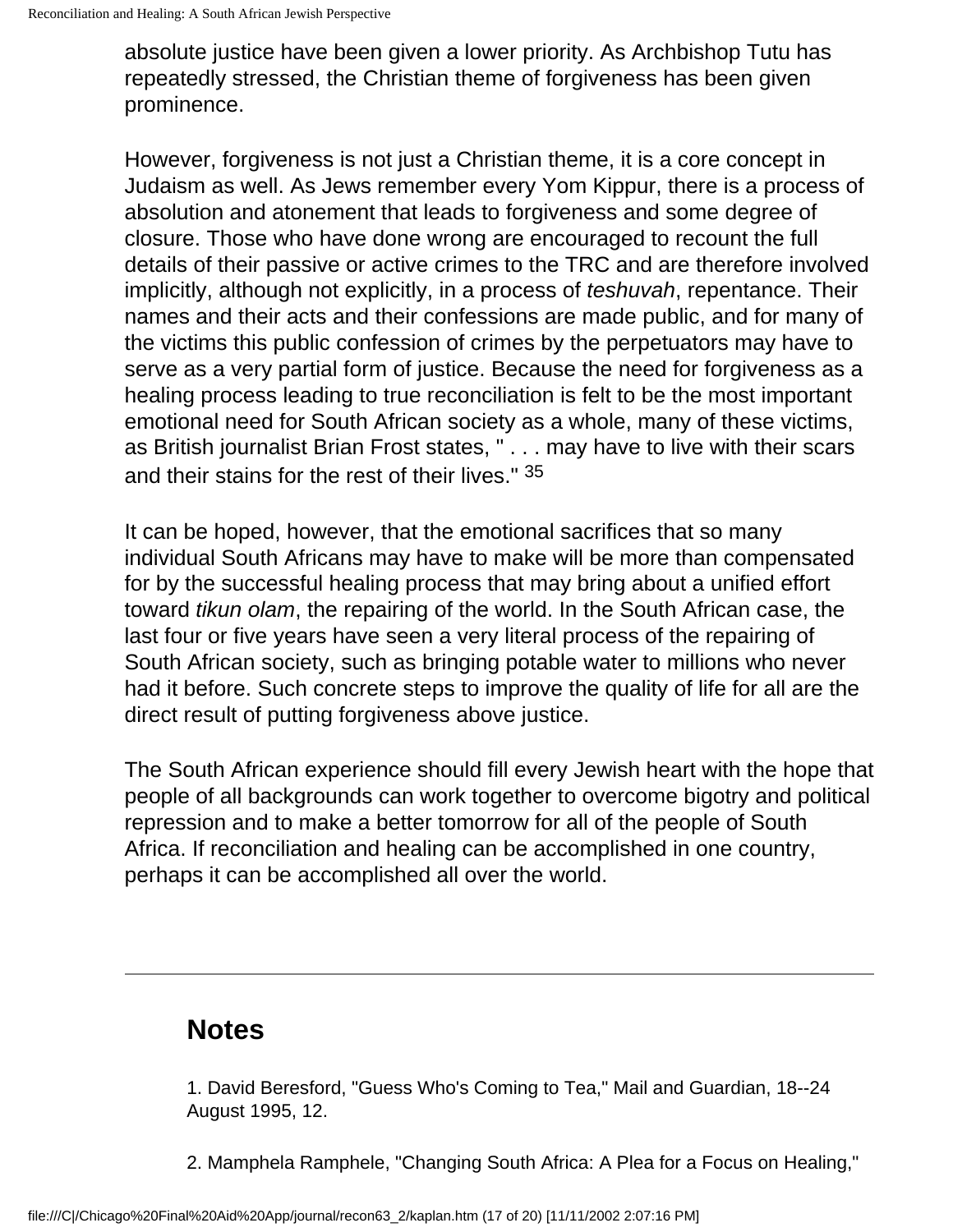South African Outlook (October 1992), 131-134.

3. Ramphele, 132.

4. Nelson Mandela, Long Walk to Freedom (London: Little, Brown and Company, 1994), 750--751.

5. Mandela, 751.

6. Mandela, 751.

7. "The Truth and Reconciliation Commission," Mail and Guardian, 12--18 January 1996, 10.

8. "Merging the First and Third Worlds," Economist, 2 May 1998, 42.

9. "Increase in Quality Health Care for Low-Income Earners," Johannesburg Star, 24 June 1998, 20.

10. Joseph Aranes, "RDP Firmly on Track," Argus, 21 December 1995, 6.

11. "State of the Nation: How 1995 Shaped South Africa's Future," Sunday Independent, 24 December 1995, 8.

12. Michael Lerner, Jewish Renewal: A Path to Healing and Transformation (New York: G. P. Putnam's Sons, 1994).

13. Cyril K. Harris, T.R.C.--Religious Community Hearings: Oral Submission by Chief Rabbi C. K. Harris on TRC: 8/11/1997 and Questions and Answers That Followed, 1--6.

14. Harris, 1.

15. Ivan Lerner, "Truth Commission Will Serve to Divide Nation," Weekend Argus, 13--14 January 1996, 20.

16. Ivan Lerner, "The Truth Commission Should Be Stopped before It Becomes an Obstacle to National Reconciliation," Sunday Independent, 21 January 1996; and "Truth Commission Will Serve to Divide Nation," Saturday Argus, 13 January 1996, 9; Rabbi Lerner also published an identical article in the Cape Times.

17. Ivan Lerner, "Truth Commission Will Serve . . . ," 9.

18. Milton Shain, Jeremy Sarkin, and Sally Frankental, "South Africa Must Reconcile with Past," Saturday Argus, 20 January 1996, 19.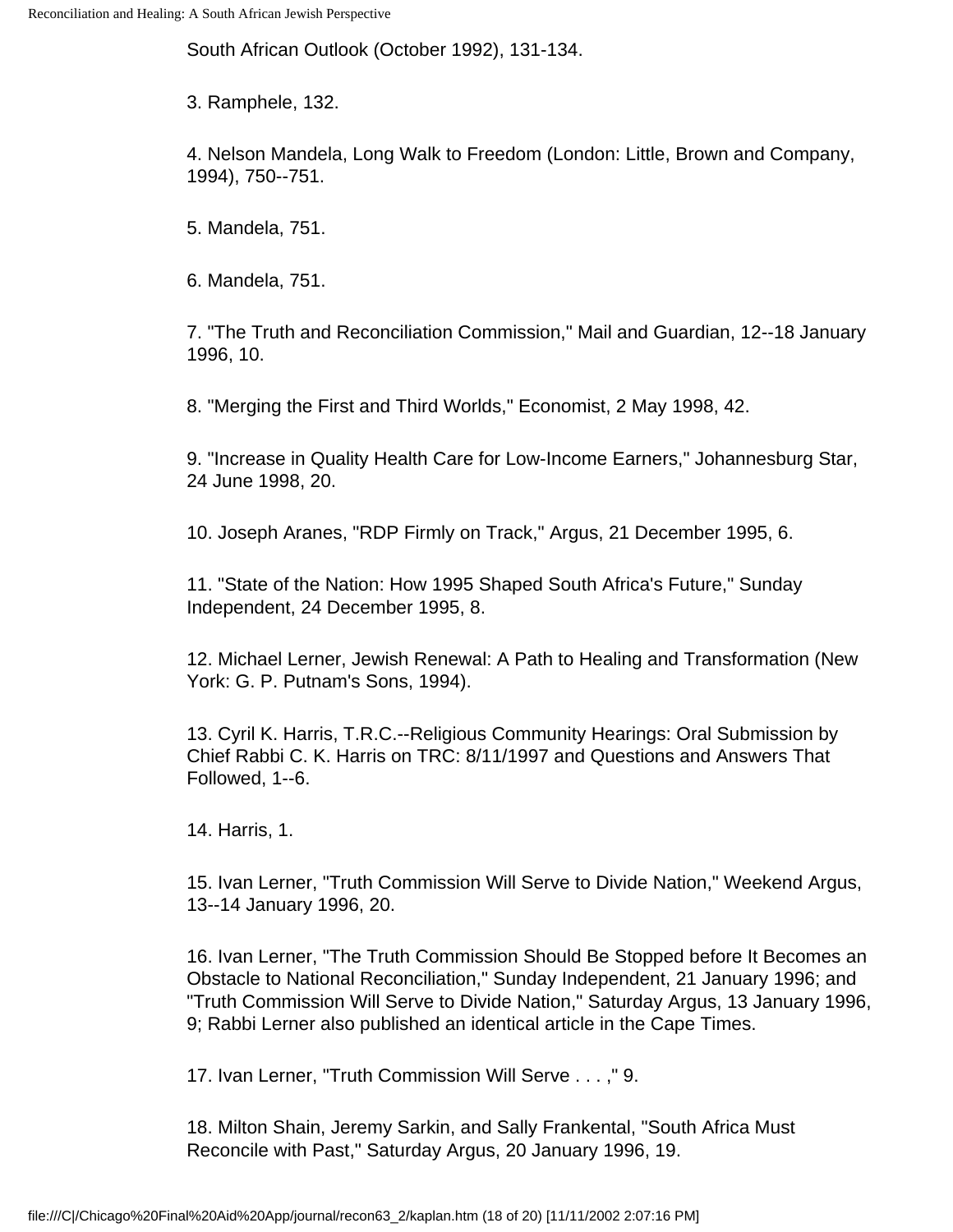19. Peter Storey, "Truth Commission's Forgiveness Is Amazing Grace," Sunday Independent, 28 January 1996, 10.

20. Storey, 10.

21. Storey, 10.

22. "Why South Africa Needs a Truth Commission," Cape Times, 15 January 1996, 6.

23. Gerald Gordon, "Confusion over Forgiveness and Forgetfulness," Cape Times, 18 January 1996, 8.

24. Charles Villa-Vicencio, "Forgiveness Is More Than Amnesia," Cape Times, 22 January 1996, 8.

25. G. R. Pauw, "Truth Commission Leaders Show a Regrettable Bias," Cape Times, 22 January 1996, 8.

26. Marius Schoon, "It Is Not for Tutu to Ask Me to Forgive the Killer Who Murdered My Wife and Daughter," Sunday Independent, 7 April 1996, 9.

27. Schoon, 9.

28. Schoon, 9.

29. John Yeld, "Whites Still Dominate--Omar," Weekend Argus, 2 March 1996, 6.

30 Harris, 1.

31 Harris, 3.

32. Harris, 5.

33 Harris, 5.

34. Archbishop Desmond Tutu, foreword to Exploring Forgiveness, ed. Robert D. Enright and Joanna North (Madison, Wisconsin: University of Wisconsin Press, 1998), xiii--xiv.

35. Brian Frost, Struggling to Forgive: Nelson Mandela and South Africa's Search for Reconciliation (London: HarperCollins, 1998), 216.